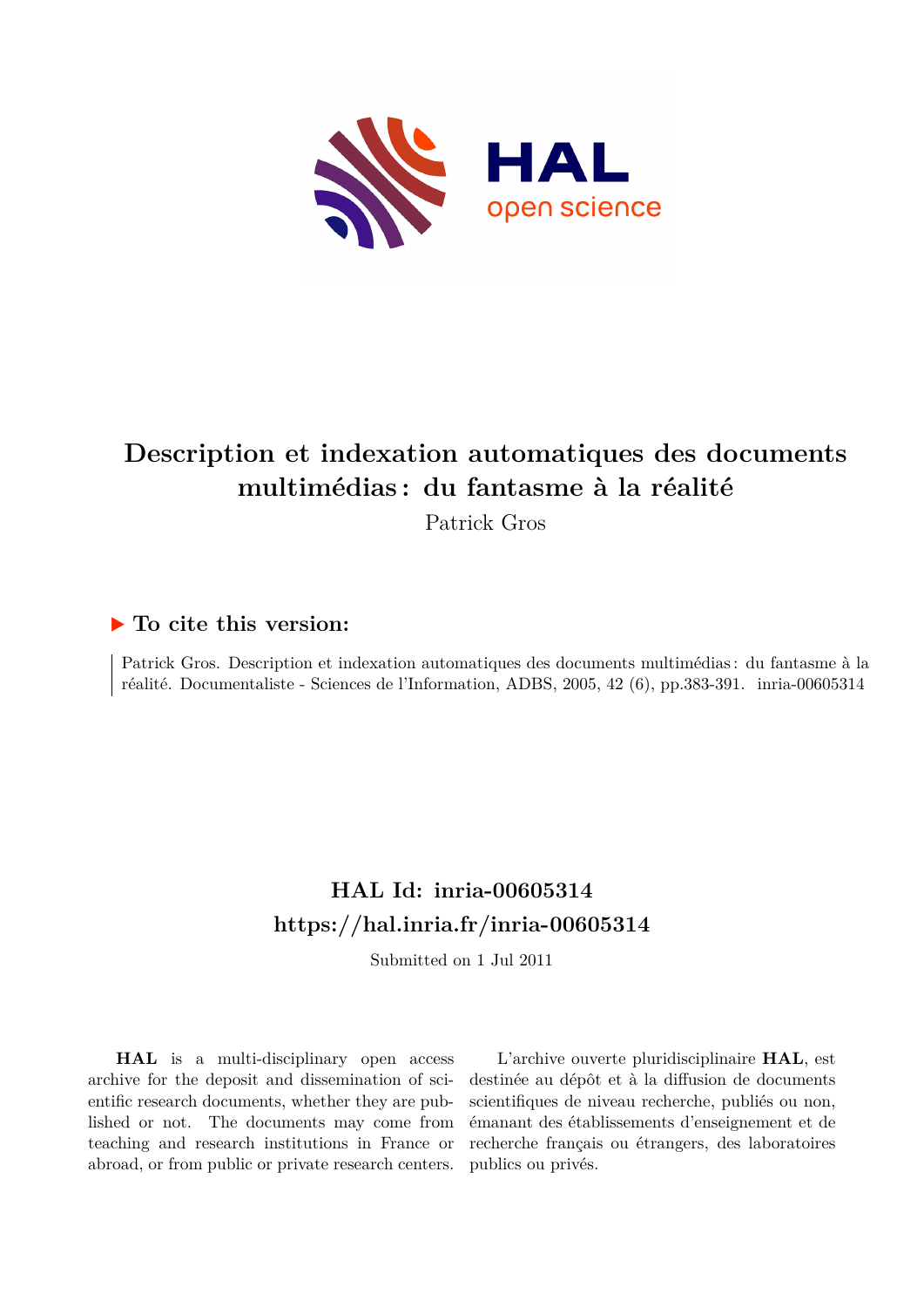## Description et indexation automatique: du fantasme à la réalité

Patrick GROS IRISA - CNRS Rennes - projet TEXMEX Patrick.Gros@irisa.fr

L'indexation automatique des documents multimédias a pour but de permettre, par le biais de techniques automatiques ou semi-automatiques, l'exploitation de collections de documents multimédias. L'apparition de ce domaine de recherche, en ce qui concerne les images et les documents audiovisuels, date de la première moitié des années 90, et est donc encore récente. Son émergence a suscité un double mouvement, d'enthousiasme chez les chercheurs qui y ont vu un domaine nouveau d'investigation et qui, selon leur habitude, ont beaucoup promis afin d'attirer des financements pour mener leurs activités, et d'inquiétude chez certains professionnels de la documentation audiovisuelle qui y ont vu une remise en cause de leur métier voire un danger de disparition de leur emploi. Quelques années ayant passé depuis ces débuts, il est intéressant de remettre les choses à plat. Quel est l'objet actuel de l'indexation automatique? Quelles sont ses possibilités, ses applications? Que peut-elle faire ou ne pas faire? Quelles sont les perspectives? C' est à ces questions que nous allons tenter de répondre.

#### $\mathbf 1$ Un domaine jeune... au lourd passé

L'expression même d'indexation automatique est sujette à discussion. Elle n'est, tout d'abord, pas largement partagée. Suite au travaux d'IBM sur le système QBIC (Query by Image Content), le domaine s'est développé sous le vocable général d'indexation multimédia « par le contenu », pour le distinguer d'une indexation qualifiée de manuelle. Cette expression est tout à fait malheureuse, laissant entendre qu'il y aurait, d'une part, une indexation basé sur le contenu même et par conséquent objective, face à une indexation basée sur l'interprétation et donc subjective et par conséquent appelée à être reléguée au rayon des pratiques désuètes. On trouve souvent un tel argumentaire dans les thèses du domaine, mais il ne fait que trahir l'ignorance des doctorants, voire de leur encadrants, vis-à-vis du milieu professionnel de la documentation audiovisuelle et de ses méthodes.

La naissance du domaine a, par ailleurs, été marquée par une grande effer-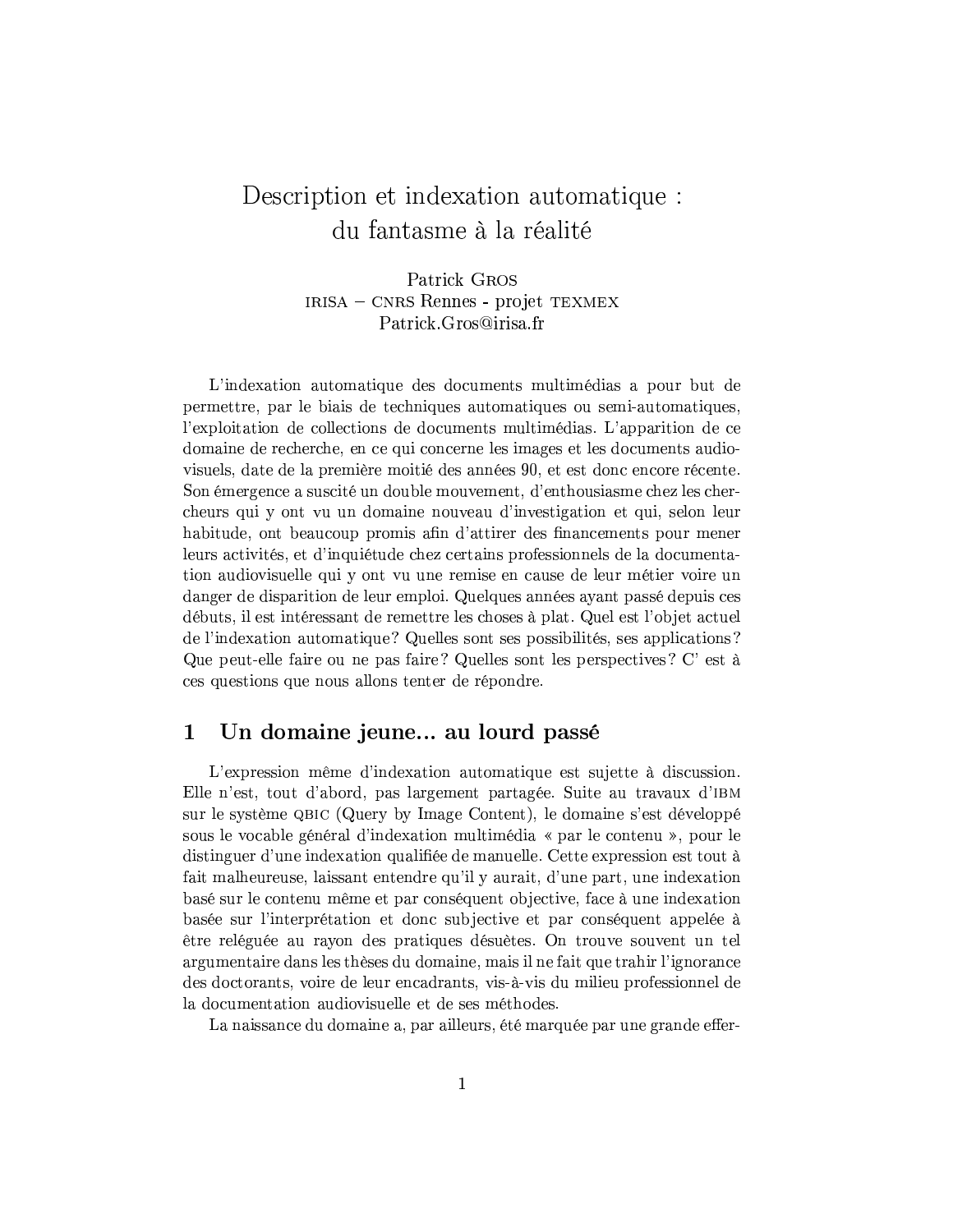vescence. Peu d'universités américaines n'ont pas eu leur projet d'indexation automatique d'images. Du coup, il y a eu compétition et surenchère, chacun voulant se démarquer et faire mieux ou, pour le moins, faire une meilleure publicité pour ses propres travaux. Beaucoup se sont rués dans les agences de photo et ont promis d'y remplacer les documentalistes... Puis le soufflet est retombé, car une fois que tout le monde eut essayé de retrouver des images de couchers de soleil en utilisant des histogrammes de couleur, il a bien fallu se rendre à l'évidence que ce n'est pas avec ce genre de technique qu'on allait pouvoir résoudre des problèmes réels et que le chemin était plus ardu que prévu. La place était alors libre pour les quelques équipes qui ont choisi de travailler plus à fond dans le domaine, les autres abandonnant le sujet.

Une autre difficulté vient de l'emploi du terme indexation qui, dans la bouche ou sous la plume de beaucoup, signifie tant la structuration, la description que l'indexation proprement dite des documents, voir la recherche de documents ou la navigation dans des collections. Cette confusion, qui n'est pas sans créer de problèmes de communication avec d'autres domaines, est aussi le signe que les problèmes à résoudre n'étaient pas complètement identifiés encore.

Dans les faits, on peut distinguer plusieurs tâches:

- 1. la structuration des documents, qui est le plus souvent une segmentation et qui consiste à repérer dans un document des entités d'intérêt; ainsi cherche-t-on à retrouver les divers plans d'une vidéo, à y isoler les objets en mouvement par exemple;
- 2. la description des documents ou des éléments issus de la structuration précédente, qui consiste à calculer un certain nombre de quantités à partir du contenu; l'idée sous-jacente est bien entendu que l'on pourra par la suite, réduire la manipulation des contenus à celle des descripteurs ainsi calculés;
- 3. la sélection, c'est à dire le choix, des descripteurs utiles dans un contexte donné, en fonction de la collection considérée et des requêtes qui devront être traitées;
- 4. l'indexation proprement dite, qui va consister à organiser toute cette information pour y accéder de manière efficace et efficiente;
- 5. enfin, l'utilisation de ces descripteurs pour y retrouver l'information recherchée et répondre à une requête, ou pour naviguer dans la collection de documents.

D'autres éléments doivent bien entendu être ajoutés à ceux-ci pour obtenir une système complet, avec des interfaces, de l'interactivité...

#### $\bf{2}$ Les images fixes et leurs contextes

Quelques contextes applicatifs. Dans le domaine des images fixes, plusieurs contextes sont intéressants et pourraient bénéficier de techniques auto-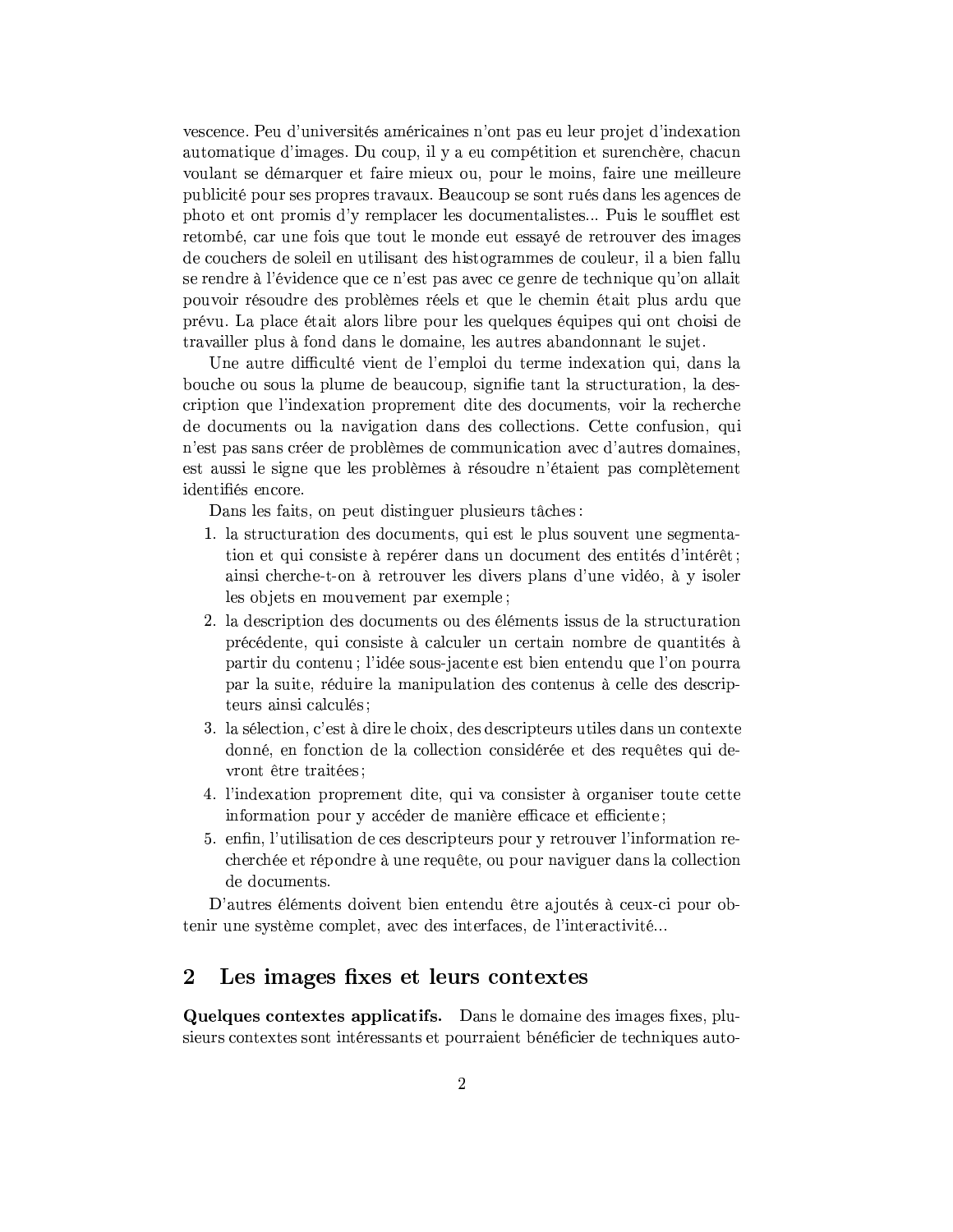matiques. Côté grand public, la gestion des collections de photos personnelles et familiales est un sujet d'actualité. Avec la diffusion des appareils photo numériques, les photos personnelles sont désormais en format numérique et donc traitables aux moyens de programmes informatiques. Par ailleurs, que ce soit les magnétoscopes, les ordinateurs, peu de fovers ne sont pas équipés d'outils électroniques qui peuvent servir à stocker et manipuler de telles images. Dans ce cas, le problème vient du fait que les photos sont la plupart du temps stockées sans annotation et que toute recherche ou navigation autre que chronologique n'est pas possible ou reste très pénible.

Dans le domaine professionnel, les agences de photos ont été les premières contactées, bien qu'elles ne soient pas les seules à gérer de grandes quantités d'images. L'attention a été fortement focalisée sur le travail des documentalistes qui gèrent les photos et répondent aux requêtes des clients. Il est toutefois très vite apparu que les requêtes étaient de très haut niveau sémantique et que les documentalistes pouvaient s'appuyer sur une bonne connaissance des besoins du client, ou sur une compréhension de sa demande qui n'est pas formelle, et sur leur mémoire du contenu de la collection qu'elles gèrent. Toutes choses qu'un ordinateur a du mal à gérer. Mais il existe d'autres tâches où l'ordinateur peut avoir un apport intéressant. Tout d'abord dans l'aide à l'annotation, dans un fonctionnement semi-automatique, où l'ordinateur peut soit proposer des annotations à un documentaliste qui les valides et complète, soit annoter automatiquement une partie de collection à partir des annotations faites manuellement sur une autre partie. Ce type de fonctionnement peut convenir pour des possesseurs d'archives qui n'ont pas les moyens d'annoter manuellement l'ensemble de leur collection, par exemple les quotidiens régionaux qui récupèrent de grandes quantités d'images de leurs correspondants locaux. Dans ce domaine, le couplage entre appareils photos et systèmes de positionnement par satellites (GPS ou Galileo) apportera une aide appréciable.

La recherche des copies illégales devient incontournable : dès qu'un possesseur d'images veut utiliser internet pour faire connaître son fond, le souci du piratage devient majeur. Mais l'ampleur de la tâche est immense: comment confronter toutes les images que l'on peut trouver sur internet avec celles d'une collection de plusieurs millions d'images? Clairement, il ne peut y avoir de solution qu'automatisée, au moins pour un premier tri. Il y a là un problème intéressant, qui correspond à un vrai besoin et pour lequel il n'y a pas de solution manuelle possible.

De nombreuses autres applications sont possibles, correspondant à des collections particulières d'images. Il y a, tout d'abord, toutes les applications biométriques. Ainsi le système de vidéo surveillance londonien est-il couplé à un système de reconnaissance de visages qui a permis plusieurs arrestations. Dans le domaine policier toujours, la police judiciaire française utilise un système de reconnaissance pour comparer des images pédophile afin de retrouver celle qui seraient prises dans une même pièce, ou retrou-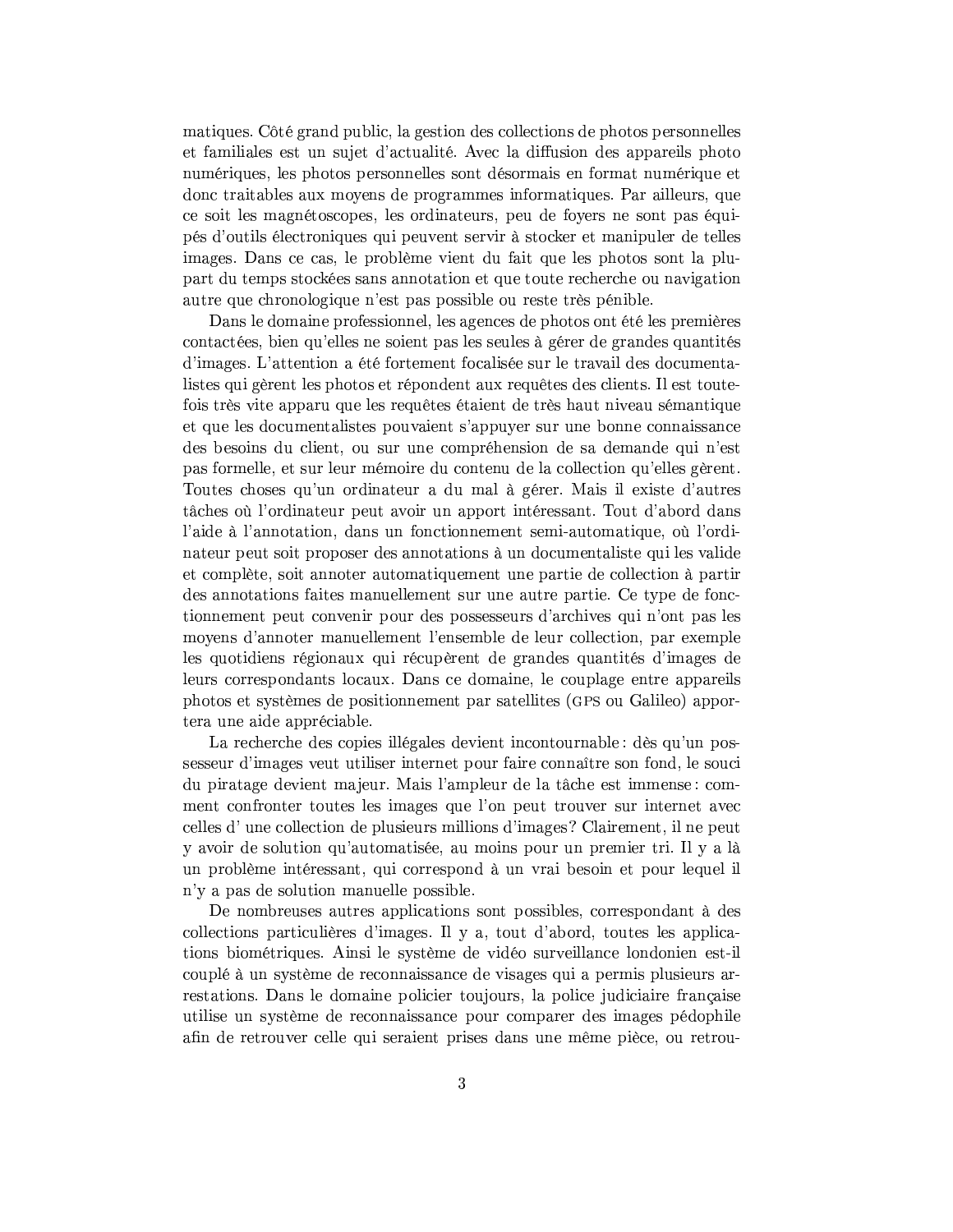ver des indices communs à plusieurs photos. Le domaine médical est aussi fortement demandeur tant pour la formation des médecins que pour l'exploitation des très nombreuses images produites (pour comparer des organes pathologiques, rapprocher des cas atypiques par exemple). La météorologie, les satellites sont de très gros pourvoyeur de données qui ne sont pas exploitées autant qu'elles pourraient.

#### Description automatique d'images fixes  $2.1$

Face à ces besoins, de quels outils disposent les chercheurs? On peut distinguer deux approches, suivant que l'on cherche à décrire l'image dans sa totalité ou seulement des parties de celle-ci.

Des descripteurs globaux. Dans la première approche, on cherche à calculer des descripteurs globaux. En l'absence de toute indication sur l'image. on en est réduit à observer le signal bidimensionnel constituant l'image. Informatiquement, une image se présente comme un table rectangulaire de d'éléments élémentaires appelés pixels, chaque pixel codant sous forme d'un ou plusieurs nombres (généralement trois), l'information d'intensité lumineuse ou de couleur présente en un point. Ce sont donc ces nombres que l'on va utiliser pour décrire les images.

L'information la plus accessible est bien sûr la couleur, puisqu'elle est directement codée au niveau de chaque pixel. Et le plus simple que l'on puisse faire est de déterminer quelle couleur est présente dans l'image et quelle proportion de la surface de l'image elle remplit. C'est ce qu'on appelle un histogramme de couleur. Bien évidemment, un tel procédé de description reste simpliste. Mais il suffit pour rechercher des images de coucher de soleil dans une collection d'images de forêt tropicale... Le procédé peut être amélioré de deux manières : tout d'abord en utilisant plus finement la distribution des couleurs : un pixel jaune entouré de bleu ne donne pas du tout le même effet qu'un pixel jaune entouré de jaune. On peut ainsi pondérer l'importance de chaque pixel dans l'histogramme en fonction de son environnement immédiat. Cela augmente grandement la puissance descriptive de l'histogramme. Par ailleurs, de nombreuses distances existent pour comparer des histogrammes et juger ainsi de la ressemblance entre les images. Le choix de cette distance influe bien entendu sur les résultats, et est un facteur déterminant de la rapidité du système. Les distances les plus intéressantes sont malheureusement très onéreuses à calculer.

Une deuxième approche consiste à faire abstraction de la couleur, mais à s'intéresser uniquement aux distributions locales des intensités lumineuses. On va ainsi chercher à déterminer dans quelle mesure un pixel clair est plutôt entouré de pixels clairs ou foncés. L'idée est de décrire la texture de l'image, c'est à dire le fait qu'une image de nuage ne ressemble pas à une image d'herbes, de marbre ou de feuillage, indépendamment de sa couleur.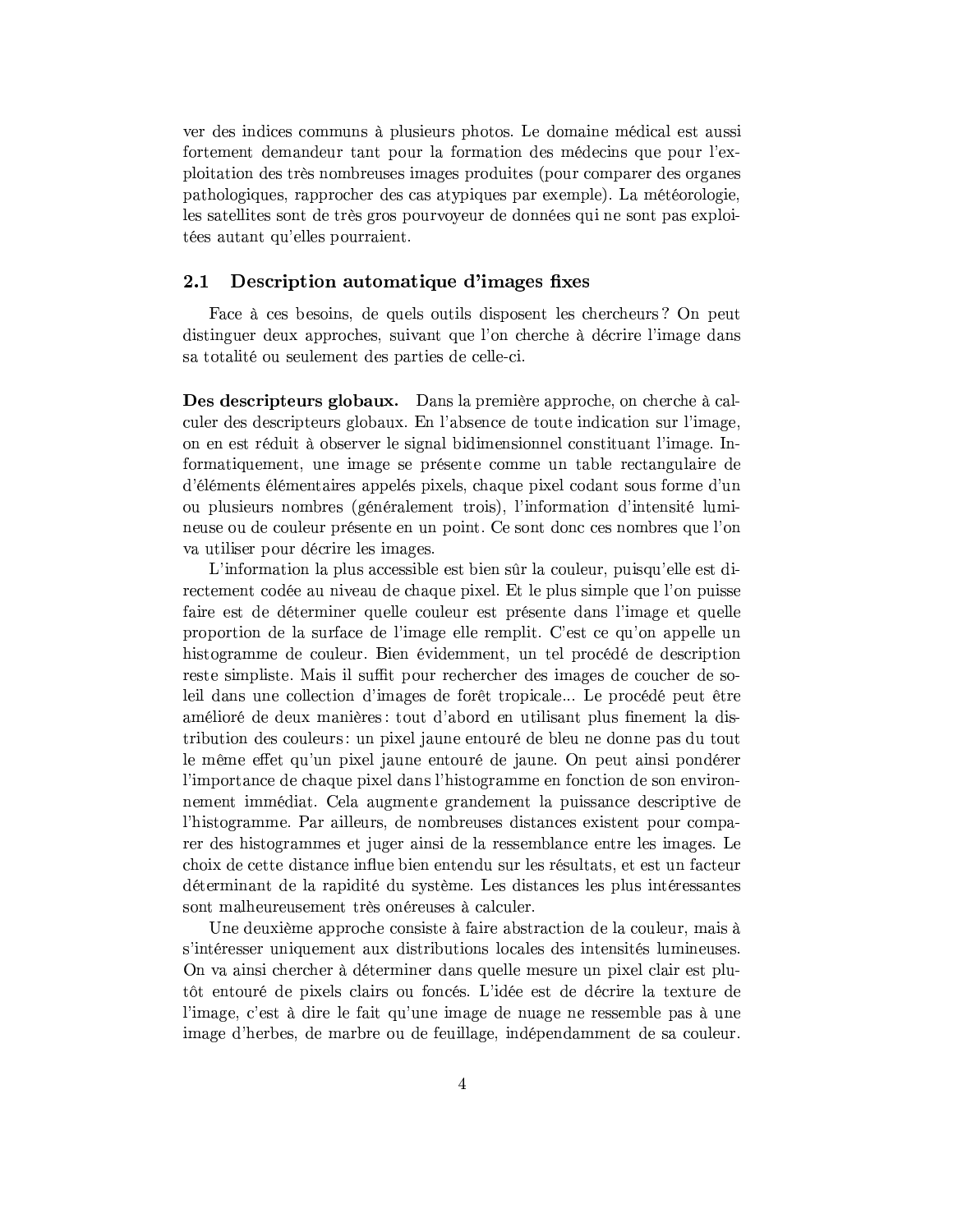Le problème est que la notion de texture n'a pas de définition formelle : de très nombreux descripteurs ont été proposés depuis les co-occurrences d'Haralick en 1973, mais chacun d'eux à un domaine d'usage restreint, sans que ce domaine ne soit lui-même bien défini. Aussi trouve-t-on des descripteurs de texture dans de nombreux outils pour le cas où... mais leur utilité n'est souvent pas prouvée.

Le troisième élément le plus utilisé est la forme. QBIC proposait ainsi une petite palette graphique: l'utilisateur traçait une forme et le système retrouvait les images possédant des formes semblables. Décrire une forme ne pose pas de problème majeur, la transformée de Fourier-Mellin convient tout à fait par exemple. La difficulté est de trouver la forme dans l'image, de la délimiter. En dehors des image ayant un fond uniforme, il n'existe aucune méthode permettant de trouver des formes de manière générale. Cela vient aussi du fait que l'utilisateur humain pense la forme comme étant celle d'un objet, d'une voiture par exemple, et lui associe donc une valeur sémantique. L'ordinateur ne possède pas de telle notion. Pourquoi la voiture serait-elle la forme a extraire, plutôt que l'essuie-glace, qui a au moins une couleur uniforme? Comment avait fait QBIC? Les formes de toutes images avaient été extraites manuellement...

On trouve deux issues possibles. D'une part, on peut renoncer à segmenter l'image et découper l'image selon un quadrillage prédéfini puis essayer de regrouper les carreaux entre eux. C'est simple, mais approximatif. D'un autre côté, de nouveaux algorithmes essayent de ne découper l'image qu'en quelques régions, moins d'une dizaine. Ces régions sont plus grossières, amis semblent bien mieux correspondre aux zones d'intérêt dont on a besoin pour décrire une image. Une fois ces zones délimitées, on peut soit les décrire par leur forme, mais celle-ci reste assez peu fiable, soit par leur couleur ou leur texture. On obtient ainsi une description de l'image en quelques zones qui paraît bien plus puissante que les descriptions globales utilisées jusqu'à présent.

Des descripteurs locaux. Une image peu être recadrée, tournée, agrandie, et on veut pouvoir la reconnaître tout de même. Les descripteurs globaux sont mal adaptés pour faire face à ces transformations. On peut alors chercher à n'utiliser que des descriptions locales. Pour cela, on va chercher des zones d'intérêt dans l'image, puis décrire chacune de ces zones. De manière générale, on peut chercher des points, des courbes ou des régions de l'image.

En ce qui concerne les régions, le problème est étudié de longue date. Les petites régions sont très instables. Celles correspondant à un objet rencontrent le problème évoqué à propos des formes. Reste l'option de ne rechercher que quelques régions dans une image, moins d'une dizaine en général. Cela permet de séparer le centre de l'image de ce qui est soit au premier soit au dernier plan. Mais il n'y a aucune assurance que les régions extraites aient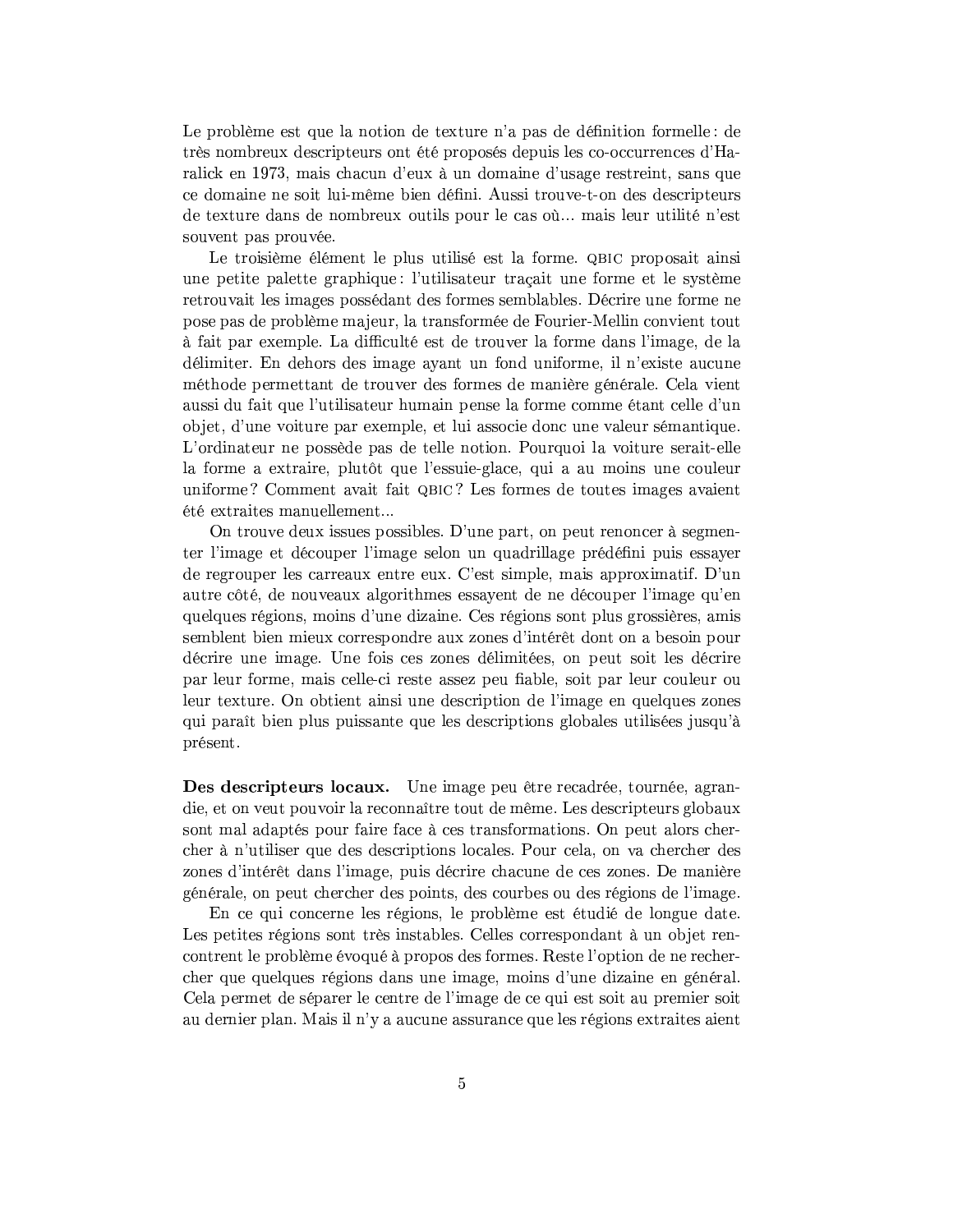une quelconque valeur sémantique. Cela dit, on ne sait pas faire mieux! Le problème est assez similaire pour les courbes : détecter une courbe est difficile. Entre deux images d'une même scène, il suffit d'un changement très mineur d'éclairage ou de point de vue pour que la courbe soit coupée en morceaux. D'autres part, les courbes sont reliées entre elles, et chaque intersection ou jonction pose un problème sans solution immédiate.

L'emploi de points d'intérêt s'est révélée bien plus fructueuse. Tout d'abord, on peut définir mathématiquement ce qu'est un point d'intérêt, par exemple comme étant un point qui ressemble le moins possible à ses voisins (un minimum d'auto-corrélation), ou un point porteur d'un maximum d'information au sens de la théorie de l'information. Ensuite, ces points résistent bien aux transformations que l'on peut faire subir aux images : on dit qu'ils sont répétables. La méthode de Harris modifiée par Schmid s'est révélée une des meilleures sur ce plan. Autour de chacun de ces points, on calcule alors des quantités décrivant le signal, en veillant à ce que ces quantités restent égales si l'on modifie l'image, par exemple, en la faisant tourner. Les deux méthodes les plus répandues et les plus performantes sont les invariants différentiels de Florack que Schmid est la première à avoir utilisé dans un but de description pour la recherche d'images et les invariants SIFT de Lowe.

Ces descripteurs locaux se sont révélés, dans la pratique, extrêmement performants pour des tâches de détection de copie par exemple. Les taux de fausse détection sont très bas. Cela est du au fait qu'ils décrivent de manière très discriminante la texture locale de chaque point. Ils permettent donc de retrouver des objets précis. C'est pourquoi ils sont si adaptés pour la détection de copies.

Vers des descriptions plus sémantiques. Avec toutes ces descriptions, qu'elles soient locales ou globales, on reste au niveau du signal. On aimerait pouvoir traiter les images avec un vocabulaire plus riche sémantiquement. Il n'y a, pour le moment, aucun moyen un tant soit peu générique de trouver des descriptions sémantiques dans les images. Deux voies sont donc explorées.

La première voie consiste à utiliser un apprentissage pour caractériser une classe d'objets ou d'images. Dans un tel processus, on part d'un ensemble d'images ou de régions exemples du concept que l'on veut reconnaître, plus éventuellement d'un ensemble de contre-exemples. On décrit l'ensemble de ces données avec un ou plusieurs descripteurs puis, à l'aide d'un logiciel d'apprentissage, on cherche une limite qui sépare les descripteurs des exemples de ceux des contre-exemples. Lorsque l'on est en présence d'une nouvelle image ou d'une nouvelle région, on calcule simplement son ou ses descripteurs puis on regarde que quel côté de la limite ils se trouvent. S'il est avec les exemples, on déclare avoir reconnu l'objet ou le concept, sinon, on déclare n'avoir rien retrouvé.

Il est évident que la qualité des réponse va largement dépendre de celles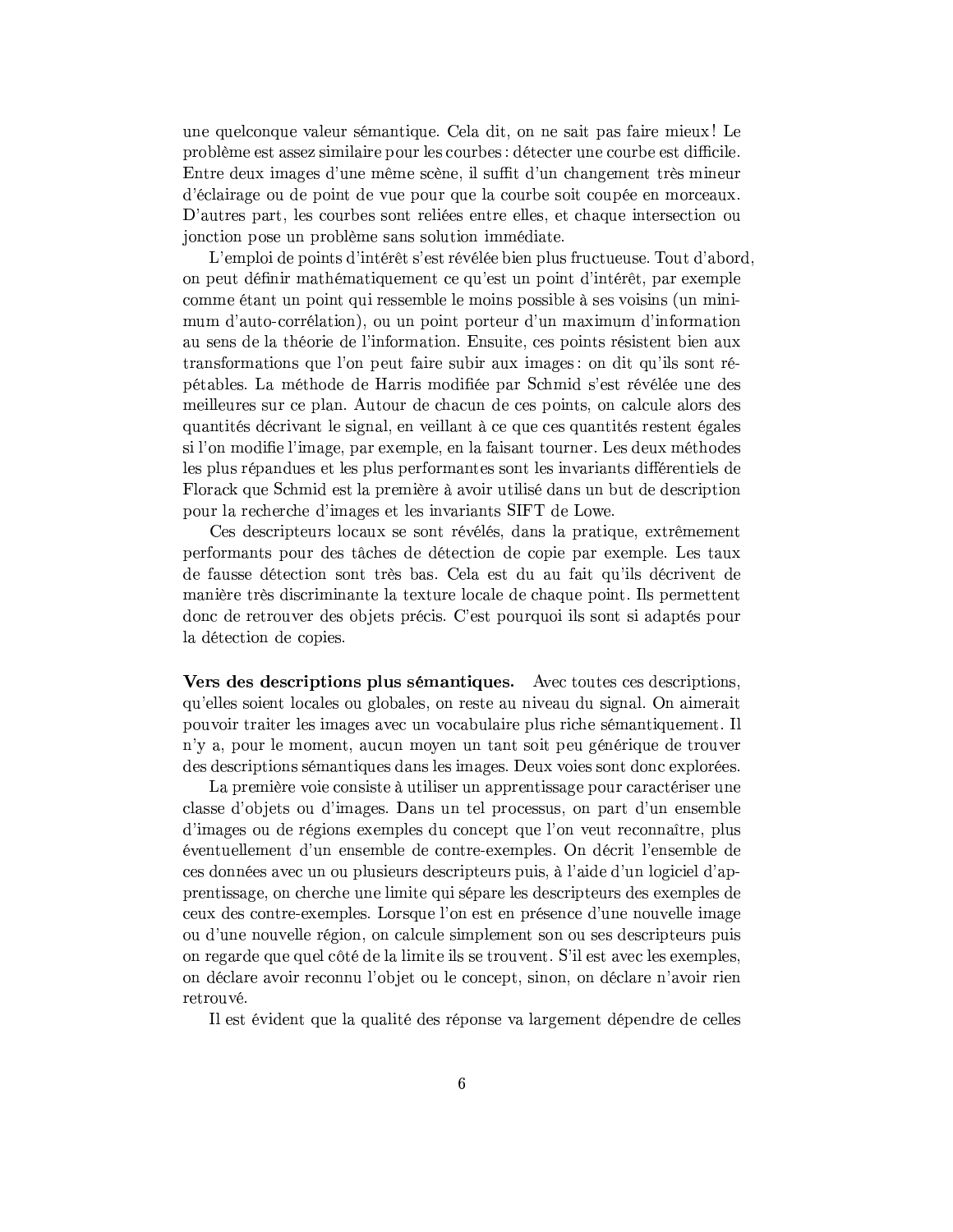des données utilisées lors du calcul de la limite. Si elles sont précises et surtout très représentatives de celles qui seront à reconnaître dans la suite, il y a quelques chances de succès. Sinon, le système fera beaucoup d'erreurs. La qualité des descripteurs et leur caractère discriminant joue aussi un rôle majeur. Les capacités d'un tel algorithmes dépendent aussi de la collection complète: dans un monde fermé (une collection homogène bien délimitée), on a plus de chance qu'un concept trouve une caractérisation signal simple que dans un monde ouvert, internet par exemple, où on peut trouver les images les plus diverses.

On peut ainsi mettre au point des systèmes de reconnaissance de différents concepts. Pour peu qu'on associe une étiquette à ces ensembles d'images ou de régions que l'on reconnaît, on peut donner l'impression de disposer d'un système de reconnaissance sémantique. En fait, le système ne fait qu'essayer de traduire ce concept en termes de bas niveau, cette traduction étant calculée en fonctions des données fournies lors de l'apprentissage (le calcul de la limite), et sa validité est remise en question dès qu'on l'utilise avec des données très différentes de ces dernières.

Sur le même principe, on peut faire de la propagation de mots-clés. A partir d'images annotées par des mots-clés, on essaye de calculer les caractéristiques signal de bas niveau des images caractérisées par chacun de ces mots-clés, puis par apprentissage, on définit une règle de reconnaissance. On utilise alors ces règles pour « reconnaître ces mots clés » dans de nouvelles images. Lorsqu'un mot clé est reconnu, on annote l'image correspondante. Bien entendu, cet étiquetage ne peut avoir la qualité d'une annotation manuelle.

L'autre voie possible pour obtenir plus de sémantique consiste à traiter des cas particuliers.

Des détecteurs spécialisés. Il existe deux cas d'indices visuels présentant un intérêt tel que de nombreuses études ont été menées spécifiquement pour les détecter et les reconnaître. Ce sont les visages (ou plus généralement les individus) et les lettres.

En matière de visages, il faut bien distinguer le fait de détecter un visage (dire s'il y a un visage dans une image ou non), du fait de localiser ce visage (dire où il est), du fait de pouvoir retrouver plusieurs fois le même visage dans plusieurs images, et enfin de celui de pouvoir reconnaître un visage connu. Chacune de ces capacités fait appel à des techniques qui peuvent être très différentes. La technique de base, celle qui permet la détection ne fonctionne bien que pour des visages vu de face et en plan moyen ou rapproché. Pour la reconnaissance, il faut que l'image ait encore une meilleure qualité.

En matière de texte inclus dans les images, il faut distinguer le texte ajouté, tel celui des sous-titres, de celui qui peut être inclus dans l'image d'origine (le texte des panneaux d'une manifestation). Dans de nombreuses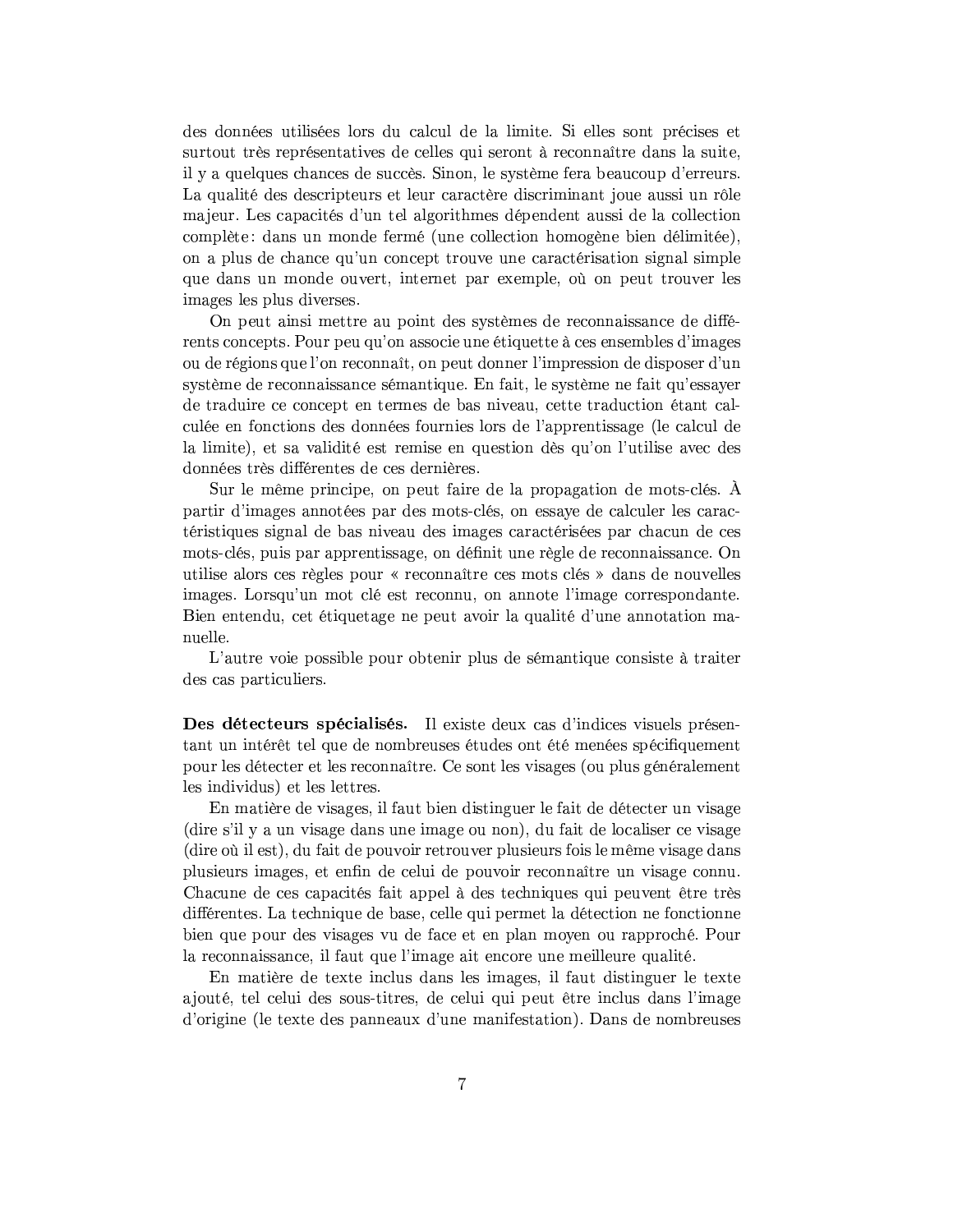situations, ce texte apporte une très forte valeur ajoutée sémantique par rapport aux autres descripteurs utilisés, et il pourrait être facilement utilisé dans un système d'aide à l'annotation.

On pourrait imaginer d'autres descripteurs spécifiques. La détection des corps humains sont de bons candidats, d'autant que les applications existent (maisons médicalisées pour détecter la chute des personnes âgées par exemple). Les logos sont aussi des candidats intéressants pour le suivi de l'impact des marques par exemple. Pour les autres, il n'y a par encore de marché suffisant pour motiver (et financer!) des recherches spécifiques.

Combinaisons de descripteurs. Les images sont polysémiques. On peut de plus envisager différents types de description : les mots clés et concepts permettent d'avoir accès à une partie de leur information, un histogramme de couleur donne un autre type d'information, complémentaire du premier. Une difficulté est de faire cohabiter au sein d'un même système toutes ces descriptions, qui sont de type très différent d'un point de vue informatique, puis de pouvoir les faire collaborer. Il faut pour cela un formalisme capable de combiner les différentes facettes de la description d'une image, un langage de requête plus riche, puis un mécanisme de mise en correspondance des requêtes avec les description. Les graphes conceptuels fournissent un outil intéressant pour combiner les descripteurs. Pour les requêtes, le problème est de trouver un langage qui ne soit pas trop abscons, ou une interface qui permette une traduction efficace entre le langage naturel et le langage de requête interne au système. C'est là un sujet de recherche actif.

Avec de telles méthodes, on se rapproche d'une manipulation plus sémantique des images. Du point de vue des traiteurs d'images, on a donc formidablement progressé. En fait, on commence à obtenir uniquement une petite partie de ce que l'on trouve dans un texte : des mots qui désignent des parties de contenu. De tels mots permettent d'utiliser les images dans les moteurs de recherche les plus courant du web : c est effectivement une grande avancée. Mais on va aussi s'affronter aux mêmes limites que celles que rencontrent les textes : ambiguïtés, manque de précision... Dans le cas des images, la linguistique ne pourra pas nous aider.

#### $2.2\,$ Une fois la description effectuée

Décrire ne suffit pas. Un autre paramètre important est la taille des bases à gérer. Tant que l'on reste à des tailles modestes, il est toujours possible pour un ordinateur de passer toutes les images en revue pour résoudre une tâche. Pour des collections de plusieurs millions d'images, cela n'est plus possible si l'on veut garder des temps de réponses assez courts.

Le problème de l'indexation. On fait alors face à un double problème. Premièrement, les données numériques ne peuvent être gérées de manière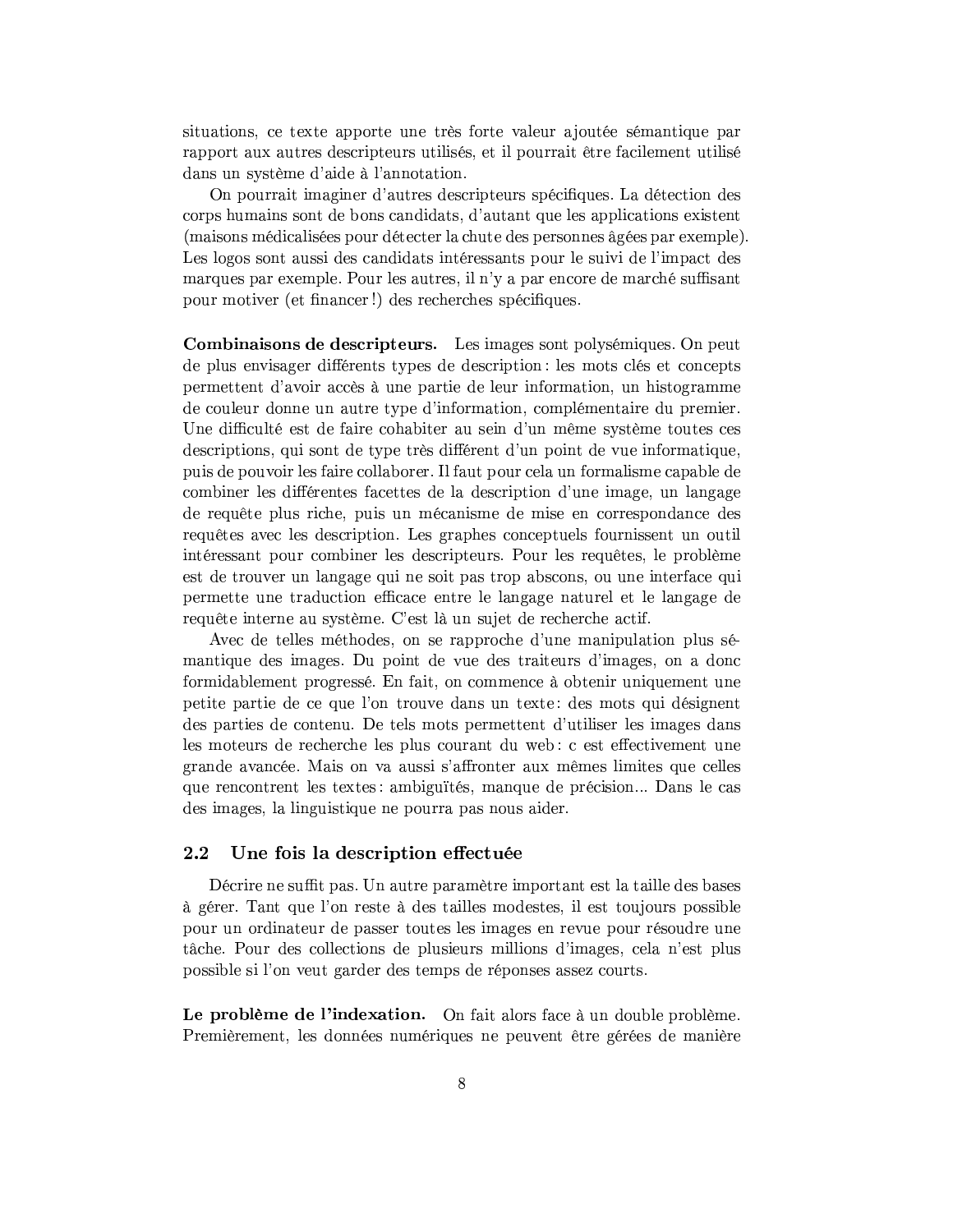efficace par les systèmes de gestion de bases de données (SGBD) habituels. La cause est multiple. D'une part, ces données se présentent sous forme de vecteurs numériques de grande dimension, et on doit utiliser toutes les dimensions à la fois, ce que les SGBD ne savent pas bien faire. D'autre part, on ne fait pas de requêtes exactes, mais approchées : on cherche des images avant des descripteurs voisins d'un descripteur requête, et non pas strictement égaux. Du coup, on ne cherche pas une valeur, mais les données proches d'une valeur. Dans un espace de grande dimension, les plus proches voisins d'une requête ont toutefois tendance à être aussi éloignés que ses plus lointains voisins, et pour s'assurer qu'un descripteur est bien le plus proche, il faut bien souvent scruter une bonne partie des données, ce qui est très inefficace.

On commence à connaître quelques solutions à ce problème, mais il reste à les évaluer sur de grands ensembles de données. L'idée de base est de confiner la recherche, c'est à dire de réduire le plus vite possible l'ensemble des données où l'on va être forcé de passer en revue. Si l'on veut vraiment aller vite, il faut accepter de n'obtenir qu'un résultat approximatif. Les algorithmes se distinguent alors sur leur manière de gérer cette approximation.

Le deuxième problème posé est celui des descriptions codées sous forme de graphes, comme ceux que l'on peut vouloir utiliser pour combiner différentes descriptions. Comparer des graphes est une opération intrinsèquement compliquée, et on sait pas indexer dans ce cas : on est, sauf exception, obligé de tout passer en revue. Il faut alors utiliser toutes les spécificités des graphes que l'on utilise pour arriver à accélérer les recherches.

Un composant crucial: l'interface. Autre source de problème : l'interface. Un système ne sert à rien s'il ne peut rendre service à un utilisateur. Dans le cas présent, il faut que l'utilisateur puisse exprimer son besoin d'information pour que le système retrouve les images pertinentes dans la collection. On se trouve souvent face à un fossé entre le besoin de l'utilisateur, qu'il peut exprimer en langue naturelle et qui est de très haut niveau sémantique, et les descriptions des images dont on dispose qui sont elles de bas niveau sémantique. C'est le *semantic qap* : comment traduire la recherche d'une image illustrant la mondialisation économique en terme d'images bleue, verte ou rouge?

La manière la plus courante pour contourner ce problème est l'emploi du paradigme de la recherche par l'exemple: au lieu de formuler la requête textuellement, on fournit au système une image, charge à lui de trouver les images les plus ressemblantes. De nombreuses interfaces permettent de pondérer la prise en compte des différentes facettes de cette images requête, mais il faut bien reconnaître que cette fonctionnalité n'a aucun sens pour la plupart des utilisateurs.

L'utilité de la recherche par l'exemple dépend, bien entendu, des applications : c'est un mode de fonctionnement idéal pour la détection de copies, où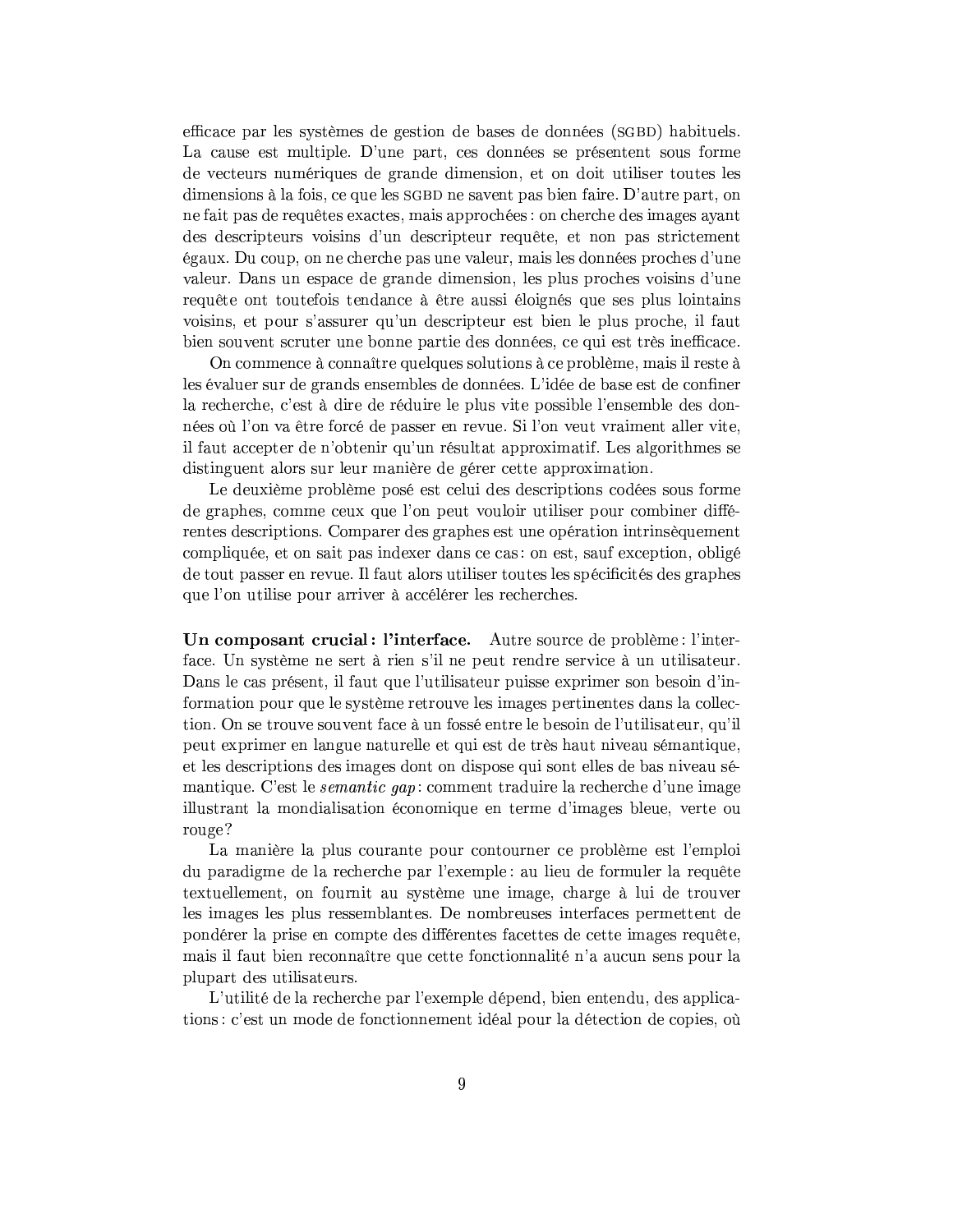l'image requête est l'image suspecte, et où l'utilisateur ne souhaite pas avoir à décrire l'image pour savoir si elle vient de son stock ou non. Par contre, pour une recherche dans une grande collection d'une agence de photo, cela risque de n'être ni efficace, ni pratique. Divers stratagèmes ont été proposés : le système peut proposer des images issues de la collection pour débuter la recherche, puis demander à l'utilisateur de choisir une deuxième requête dans les résultats d'apremière recherche et ainsi de suite. Une variante (habituellement appelée *relevance* feedback) consiste à désigner les images les plus intéressantes du résultat fourni plutôt que d'en désigner une seule.

Autre aspect de l'interface, la manière dont elle va présenter les résultats. En ce domaine, l'imagination n'est guère au pouvoir. La plupart des systèmes présentent, quelle que soit la requête, un nombre fixe d'images à l'utilisateur, entre 12 et 20. Ces images sont ordonnées par ordre décroissant de pertinence. Ainsi, ces systèmes retrouvent toujours des images, même si elles n'ont aucun rapport avec la requête. À l'inverse, si de très nombreuses images sont pertinentes, le système n'en présentera qu'une douzaine. Quand à l'ordre selon la pertinence, force est de constater qu'il ne correspond souvent à rien pour l'utilisateur. Quelques propositions plus innovantes ont été faites, mais force est de constater que la communauté de recherche sur les interfaces ne s'est pas encore intéressée au problème.

#### 3 La vidéo et son contexte

Les contextes applicatifs. En matière de vidéo, on retrouve la même diversité d'applications que pour les images fixes : des utilisations grand public avec des vidéos prises à l'aide d'un camescope numérique et l'utilisation domestique de contenu commerciaux, et des utilisations professionnelles, avec les deux grands marchés que sont la télévision et le cinéma, et des secteurs plus spécialisés comme la médecine, la vidéo surveillance...

Une différence notable est que le nombre d'images alors considéré est bien plus grand: une archive de télévision possède des milliards d'images si on compte la vidéo comme autant d'images fixes. Les volumes à traiter sont donc bien plus grands. Autre différence, les enjeux financiers sont bien plus importants, car via la télévision, de nombreux domaines sont concernés : la publicité, le sport, la politique... L'impact sur le public est plus fort. Corollaires, le piratage y est aussi bien plus actif (copies illégales de films), mais les médias sont aussi très surveillés (CSA). Enfin, en d'un point de vue plus technique, faire des recherche par l'exemple n'est guère envisageable!

En matière de cinéma, un des grands enjeux est la lutte contre le piratage des films et DVD, souvent même avant leur sortie en salle ou dans le commerce. La sortie d'un film est un événement. Contrairement à ce qui se passait avec les images fixes, l'enjeu n'est pas tant de reconnaître les copies, mais de savoir comment elles ont été réalisées et quelle filière est en cause.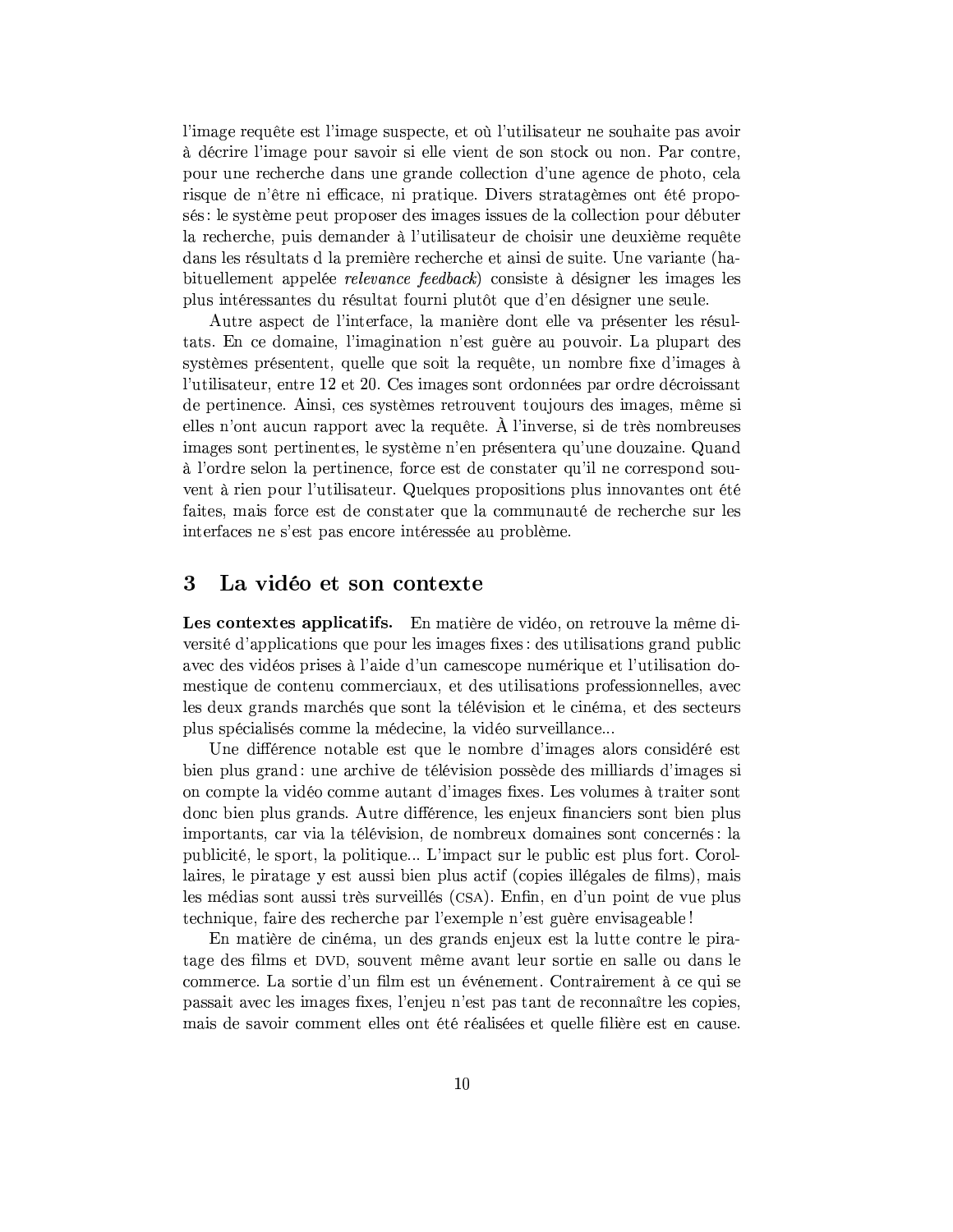C'est donc d'un marquage individuel des copies officielles d'un film dont on a besoin. Celui-ci doit être d'une grande robustesse, sachant que certaines copies sont faites par enregistrement au camescope (à 30 Hz) de la projection d'un film dans une salle (à 24 Hz), alors que la personne qui filme n'est pas toujours dans l'axe de projection. Pour le moins, le signal est alors très dégradé!

Autre domaine différent de celui des images fixes, le monitoring de la télévision. Le nombre de chaînes de télévision augmentant, il devient difficile de choisir, trier, analyser tout ce qui est diffusé, que ce soit de manière analogique ou numérique, de manière hertzienne, par le câble, le satellite ou via ADSL. La simple constitution d'un catalogue précis de ce qui est diffusé est un problème ouvert. Évidemment, certaines chaînes disposent en interne de ces catalogues, mais ils ne sont souvent pas publics. Mais d'autres chaînes n'en ont sans doute pas.

Structuration des vidéos. Face à une vidéo, dont la durée peut varier de quelques secondes à plusieurs heures, avant de pouvoir décrire quoi que ce soit, il y a un fort besoin de structuration. Cette structuration peut être une micro-structuration dont l'opération de base est de retrouver les plans de montage de la vidéo. C'est une opération maintenant bien rodée, pour autant que la vidéo ne contienne pas trop de transitions exotiques entre plans. Une fois les plans séparés, il est possible de les étudier plus avant. On peut vouloir retrouver le mouvement de la caméra, ce qui suppose le plus souvent de supposer que le mouvement dominant au sein de la séquence d'image est celui lié au mouvement de la caméra. Cette hypothèse est, par exemple, invalide lors d'un gros plan sur un coureur cycliste. On peut chercher des images clés, soit des images fixes, issues du flux ou reconstruites, qui représentent au mieux l'information contenues dans une séquence. On peut chercher les objets mobiles, c'est à dire ceux n'avant pas le même mouvement que le reste de la scène filmée.

On peut aussi effectuer une macro-segmentation. Une première manière consiste à regrouper les plans en entités de plus forte granularité : scènes et séquences par exemple. La difficulté est que ces entités sont souvent définies d'une manière difficile à traduire dans un programme informatique. Ainsi le fait que deux plans soient filmés dans un « même lieu », ne permet pas d'en tirer un critère de décision non ambigu. Il existe quelques cas favorables très intéressants comme les journaux télévisés, ou la distinction entre scènes du présentateurs et reportages est assez claire et facile à trouver. Ce n'est certainement pas le cas dans les œuvres de fiction. À l'inverse, on peut partir du flux directement pour rechercher des entités de haut niveau, comme les divers émissions d'un programme de télévision.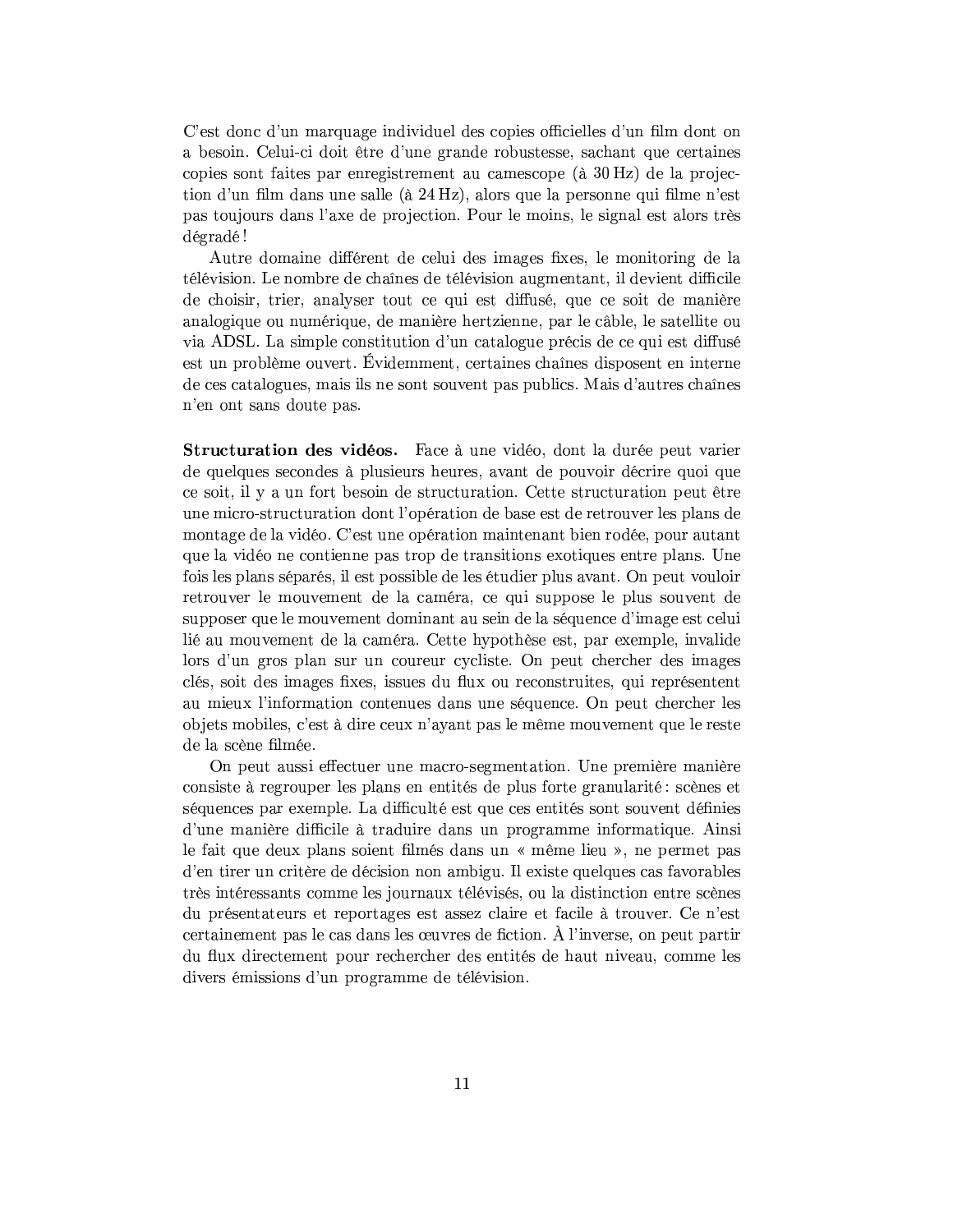**Description des vidéos.** Une fois le flux segmenté, on peut vouloir décrire tant les diverses entités extraites que les liens spatio-temporels entre ces entités. Pour ce qui concerne l'image, on peut alors utiliser les outils mis au point pour les images fixes. Ces outils peuvent être modifiés pour tenir compte de la redondance d'information présente dans toute séquence d'images. Parmi ces descripteurs, ceux concernant les visages et les textes sont, bien entendu, d'une importance toute particulière dans le cas présent.

L'enjeu principal se situe toutefois dans l'aspect multimédia des documents. La plupart des vidéos comporte une bande sonore, et par le biais de la parole, celle-ci est une source d'information énorme sur le contenu de la vidéo. Il suffit de regarder la télévision sans le son d'une part, sans l'image de l'autre pour s'apercevoir des informations que véhiculent ces deux médias : la structure du flux est fortement portée par l'image, mais le sens est lui fortement porté par la parole et donc le son. À l'analyse de l'image, il est donc indispensable d'ajouter une analyse du son : détection des plages sonores, de la musique de la parole, de bruits particuliers (jingles, sons-clés), segmentation entre les divers locuteurs, reconnaissance des locuteurs, transcription de la parole... La palette est aussi vaste que celle portant sur l'image, mais les difficultés sont propres : à l'image, les divers composants se cachent les uns les autres, sur la bande sonore, ils se superposent. L'information est aussi répartie très différemment : les images ne sont pas très nombreuses (de 24 à 30 par secondes habituellement, mais chacune est porteuse de beaucoup d'information et peut être étudiée pour elle même. À l'inverse, les informations sonores sont très nombreuses, 16 000, 24 000 par seconde, mais chacune n'est en fait porteuse que d'une information infinitésimale (pas plus qu'une pixel individuel d'une image, voire encore moins puisque beaucoup d'information est porté par les fréquences qu'on ne déterminer à partir d'un unique échantillon). Il faut regrouper ces informations pour pouvoir en tirer quelque chose. Mais que regrouper ensemble? Quand commence les segments sonores intéressants? Il y a là un vaste et actif champ de recherche.

Une autre difficulté vient du couplage entre les divers médias. Ceux-ci, et cela peut paraître surprenant au premier abord, ne sont pas fortement couplés. Dans une œuvre de fiction, entre deux scènes, la rupture dans la musique et dans l'image peuvent ne pas être exactement au même moment. La voix que l'on entend n'est pas forcément celle associée au visage que l'on voit (voix off par exemple), de même que le nom indiqué dans le soustitre ne peut correspondre qu'à une des personnes visibles, les sous-titres ne correspondent pas exactement à ce qui est dit, voire même à la traduction de ce qui est dit. Si on prend en compte l'information textuelle disponible, par exemple le guide de programmes correspondant à une chaîne de télévision, on retrouve ce même phénomène de décalage : les horaires indiqués sont inexacts, les inter-programmes ne sont pas détaillés, certaines émissions peuvent être supprimées ou remplacées. Comment analyser tout cela?

Si l'analyse de la partie image des vidéos ou celle des bandes sonores sont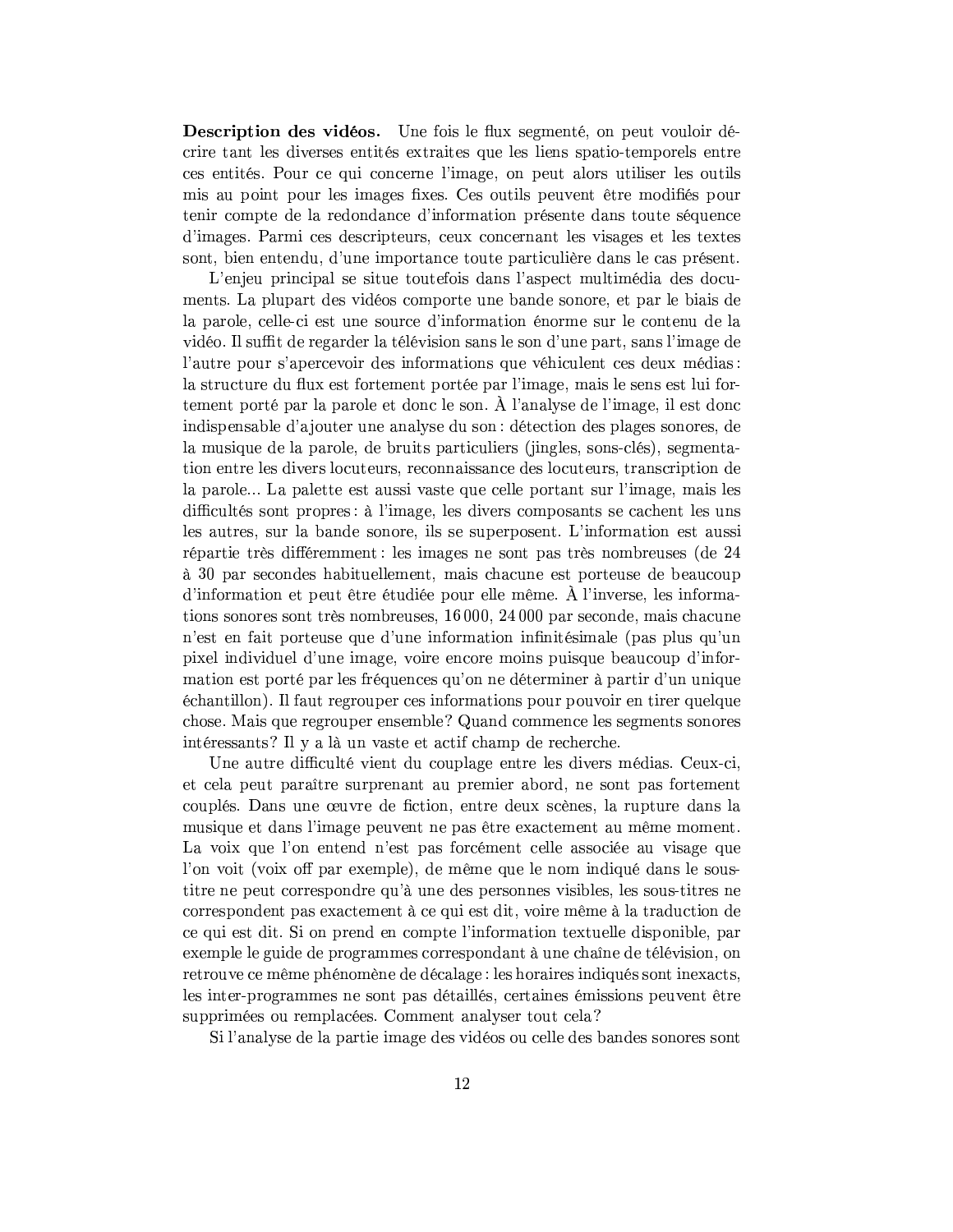des domaines déjà bien avancés, profitant d'années de recherche effectuées dans les communautés de traitement du signal et de traitement d'image, cette confrontation multimédia est un domaine tout à fait nouveau, mais tout à fait crucial. La manière de l'aborder est discutée : certains veulent attendre que l'analyse de chaque média soit avancée au maximum pour réduire les problèmes de fusion d'information. D'autres estiment qu'il faut au contraire prendre en compte au plus tôt les divers médias et que le contexte multimédia offre de nouvelles possibilités que l'on ne pourra exploiter si on en reste à des analyses séparées. La question est ouverte.

Plus encore que pour les images fixes, il faut un cadre pour regrouper toutes les informations que l'on peut extraire d'une vidéo. Des modèles issus des probabilités tels les modèles de Markov offrent un cadre intéressant bien adapté à la structuration et à la description des documents temporels. Mais en debors de ces tâches, ils ne sont pas d'une manipulation aisée, ni pour l'indexation, ni pour l'interrogation de bases de documents, et encore moins pour la formulation de requêtes. Pour organiser toutes ces descriptions, des langages de description ont été proposés. Certains très généraux, tels MPEG'7. d'autres plus ciblés comme TV-Anytime. Basés sur XML, ceux-ci permettent de combiner des informations de toute nature, mais le fait de pouvoir tout combiner ne signifie pas que le résultat de cette combinaison soit vraiment utilisable! En cette matière, MPEG'7 qui avait des objectifs trop vastes a probablement moins d'avenir que MPEG'21 ou TV-Anytime qui avaient des objectifs mieux définis au départ.

Quelle utilisation des descriptions? Comment utiliser ces descriptions? Cela dépend beaucoup des applications. Il existe des applications simples et très ciblées. Par exemple, un documentaliste travaillant sur l'annotation fine d'un flux de télévision passe une partie non négligeable de son temps à faire défiler ce flux à l'aide de fonctions avance et retour rapides pour retrouver les limites de divers plans de montage. Voila une occupation tout à fait fastidieuse qui pourrait bénéficier facilement d'une aide automatique afin de permettre au documentaliste de se consacrer à des tâches d'interprétation et d'annotation des contenus, ou de faire face à la multiplication des documents à annoter.

Pour les particuliers aussi, la recherche d'un enregistrement dans une pile de cassettes VHS est souvent un exercice périlleux à l'issue incertaine. L'arrivée de disques durs dans les magnétoscopes et autres set-top boxes offre des possibilités de stockage qui vont rapidement grandir et un système de gestion astucieux de cet espace est absolument indispensable.